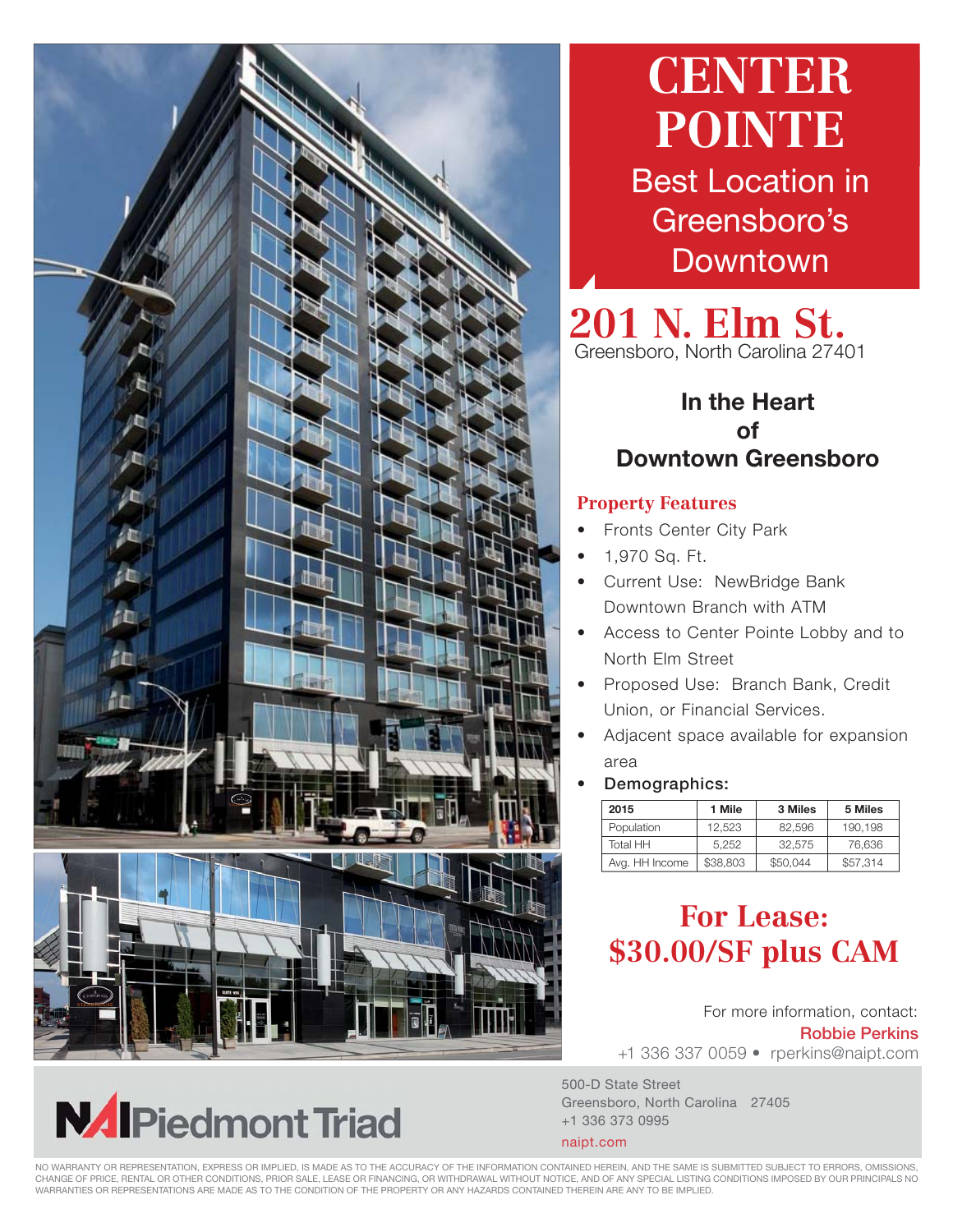



 $\begin{array}{l} \mathcal{A}=\mathcal{A}=\mathcal{A}=\mathcal{A}=\mathcal{A}=\mathcal{A}=\mathcal{A}=\mathcal{A}=\mathcal{A}=\mathcal{A}=\mathcal{A}=\mathcal{A}=\mathcal{A}=\mathcal{A}=\mathcal{A}=\mathcal{A}=\mathcal{A}=\mathcal{A}=\mathcal{A}=\mathcal{A}=\mathcal{A}=\mathcal{A}=\mathcal{A}=\mathcal{A}=\mathcal{A}=\mathcal{A}=\mathcal{A}=\mathcal{A}=\mathcal{A}=\mathcal{A}=\mathcal{A}=\mathcal{A}=\mathcal{A}=\mathcal{A}=\mathcal{A}=\mathcal$ 

 $\begin{picture}(180,170)(-20,0) \put(0,0){\line(1,0){155}} \put(10,0){\line(1,0){155}} \put(10,0){\line(1,0){155}} \put(10,0){\line(1,0){155}} \put(10,0){\line(1,0){155}} \put(10,0){\line(1,0){155}} \put(10,0){\line(1,0){155}} \put(10,0){\line(1,0){155}} \put(10,0){\line(1,0){155}} \put(10,0){\line(1,0){155}} \put(10,0){\line(1$ 

**Sheet The:<br>FLOOR PLAN**<br>FLOOR PLAN

Project:<br>NEMERIDGE BANK<br>CENTER POINTE BRANCH<br>GREENSBORG, NC